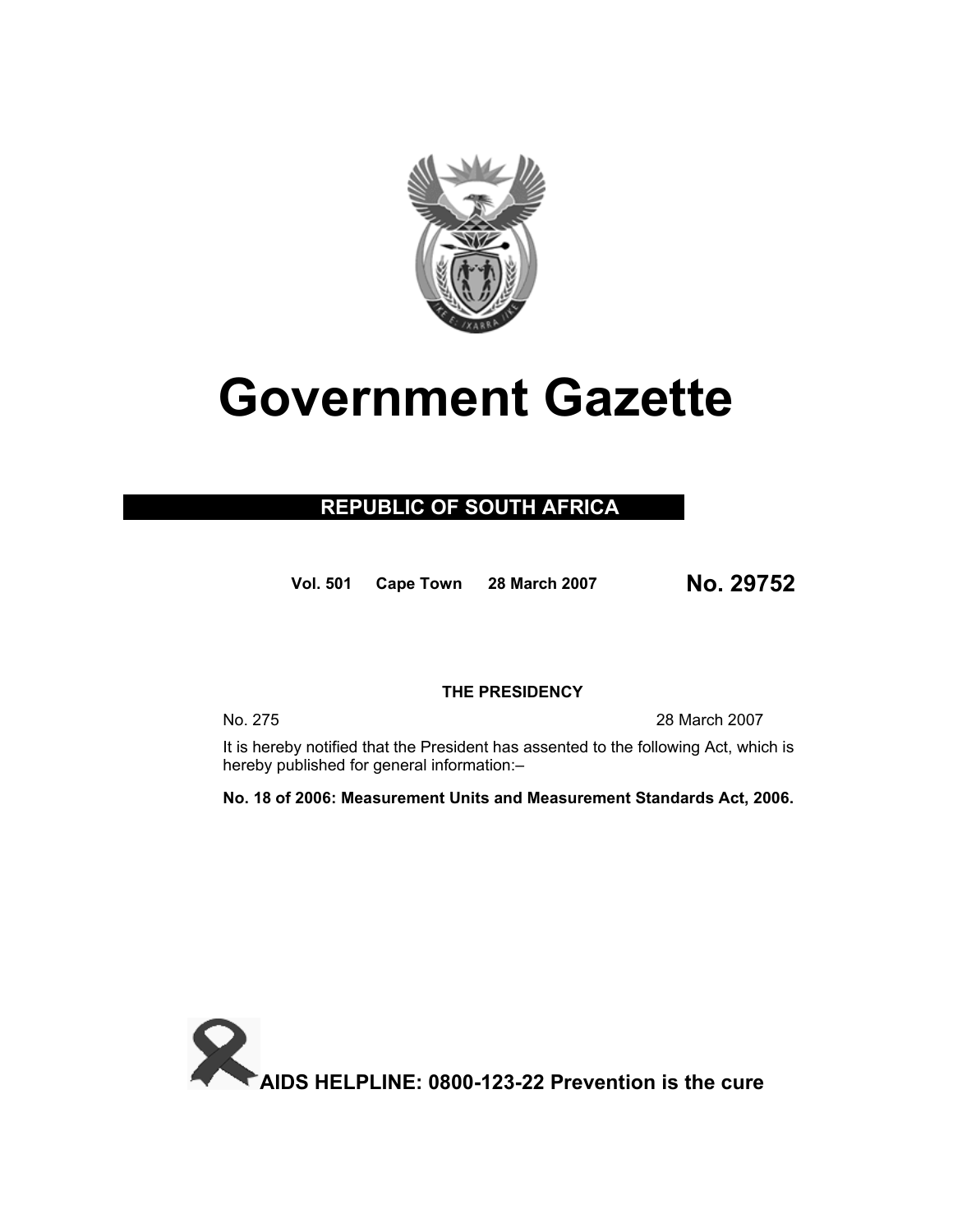Act No. 18, 2006

 $\sim 100$ 

MEASUREMENT UNITS AND MEASUREMENT STANDARDS ACT, 2006  $\sim 10^{-11}$  $\sim$ 

(English text signed by the President.) (Assented to 25 March 2007.)

# **ACT**

**To provide for the use of measurement units of the International System of Units and certain other measurement units; to provide for the designation of national measurement units and standards; to provide for the keeping and maintenance of national measurement standards and units; to provide for the establishment and functions of the National Metrology Institute; to provide for the repeal of certain laws; and to provide for matters connected therewith.** 

#### **PREAMBLE**

#### **RECOGNISING—**

- the need for an internationally recognised national metrology system as the foundation for the South African measurement system;
- the need to strengthen the metrology system as a key component of the technical infrastructure that is aligned with international best practice;
- the importance of ensuring that South Africa maintains national measurement standards and demonstrates its comparability to international standards and measurements;
- the need for support of our enterprises competing in a fast-paced global economy and for public policy objectives with regard to compliance issues in terms of health, safety and the environment; and
- that government is committed to providing a supportive legal environment for a national metrology system; and

#### **IN ORDER TO—**

- recognise the National Metrology Institute as the body in South Africa responsible to provide for the use of measurement units of the International System of Units and certain other measurement units;
- designate national measurement standards and provide for keeping and maintaining national measurement standards and units; and
- disseminate traceability in the South African industry,

**BE IT THEREFORE ENACTED by the Parliament of the Republic of South Africa,** as follows:as follows:—

#### TABLE OF **CONTENTS**

*Sections* 

#### **CHAPTER** 1

5

#### **INTERPRETATION**

1. Definitions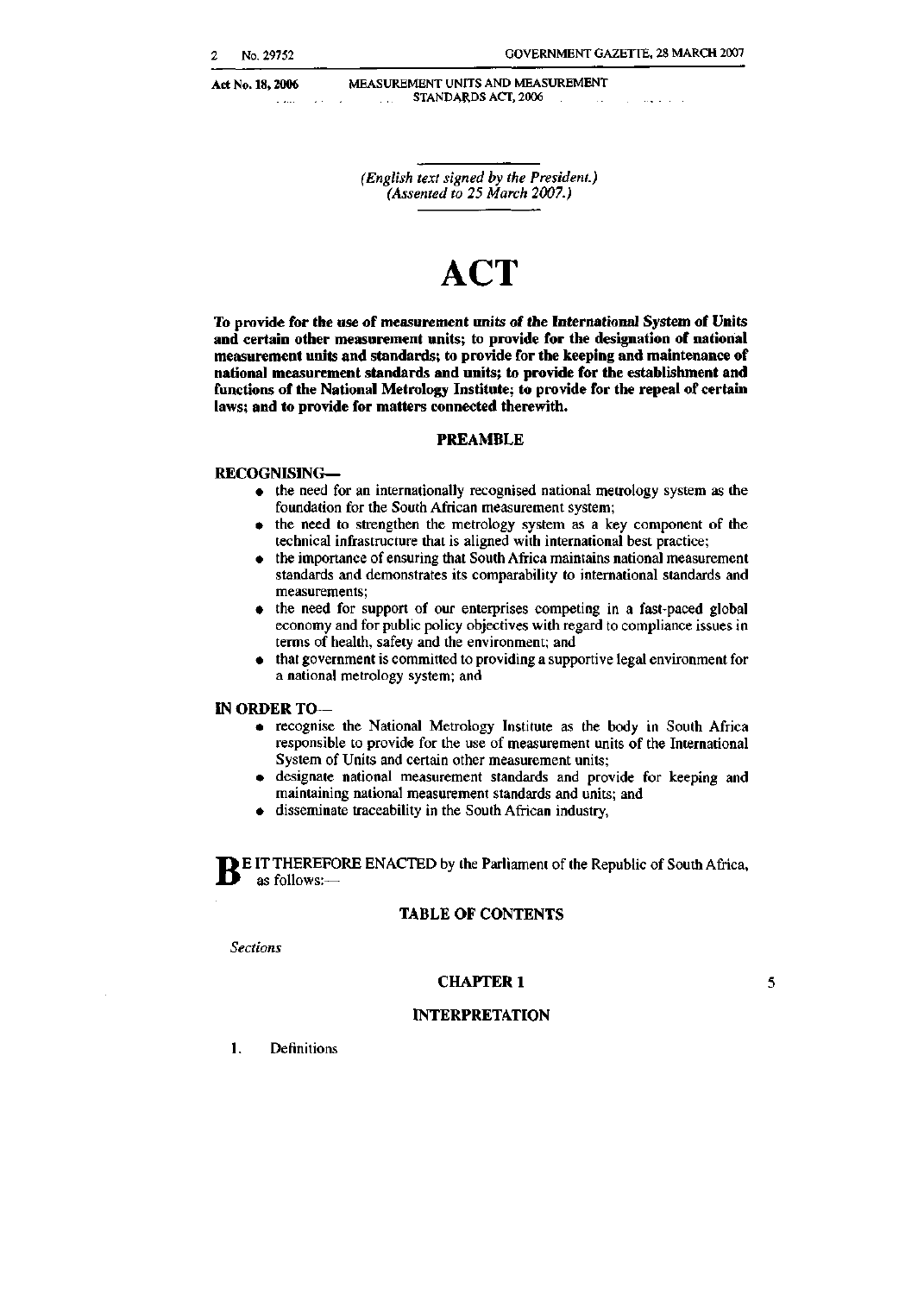### **CHAPTER 2**

#### **NATIONAL MEASUREMENT UNITS**

| 2.<br>3.<br>4.                                       | <b>Units</b><br>Prohibition of expression of magnitude of quantities and designation of units<br>Equivalent of certain units                                                                                                                                                                      | 5  |
|------------------------------------------------------|---------------------------------------------------------------------------------------------------------------------------------------------------------------------------------------------------------------------------------------------------------------------------------------------------|----|
|                                                      | <b>CHAPTER 3</b>                                                                                                                                                                                                                                                                                  |    |
|                                                      | NATIONAL MEASUREMENT STANDARDS                                                                                                                                                                                                                                                                    |    |
| 5.<br>6.<br>7.                                       | National measurement standards<br>National reference measurements<br>Certificates                                                                                                                                                                                                                 | 10 |
|                                                      | <b>CHAPTER 4</b>                                                                                                                                                                                                                                                                                  |    |
|                                                      | <b>ESTABLISHMENT OF NATIONAL METROLOGY INSTITUTE</b>                                                                                                                                                                                                                                              |    |
| 8.<br>9.                                             | <b>Establishment of National Metrology Institute</b><br>Functions of National Metrology Institute                                                                                                                                                                                                 |    |
|                                                      | <b>CHAPTER 5</b>                                                                                                                                                                                                                                                                                  | 15 |
|                                                      | <b>BOARD OF NATIONAL METROLOGY INSTITUTE</b>                                                                                                                                                                                                                                                      |    |
| 10.<br>11.<br>12.<br>13.<br>14.<br>15.<br>16.<br>17. | Board of National Metrology Institute and its composition<br>Term of office of members of Board<br>Disqualification as member of Board<br>Conditions of appointment of members of Board<br>Meetings of Board<br>Quorum and decisions of Board<br><b>Committees of Board</b><br>Consultative forum | 20 |
|                                                      | <b>CHAPTER 6</b>                                                                                                                                                                                                                                                                                  | 25 |
|                                                      | <b>EXECUTIVE MANAGEMENT</b>                                                                                                                                                                                                                                                                       |    |
| 18.<br>19.<br>20.<br>21.<br>22.                      | Appointment of Chief Executive Officer<br>Employment contract and performance agreement<br>Appointment of staff<br>Services of non-employees<br>Delegation                                                                                                                                        | 30 |
|                                                      | <b>CHAPTER 7</b>                                                                                                                                                                                                                                                                                  |    |
|                                                      | <b>FINANCIAL MANAGEMENT</b>                                                                                                                                                                                                                                                                       |    |
| 23.<br>24.                                           | <b>Funds and investments</b><br>Financial year and accounting<br><b>CHAPTER 8</b>                                                                                                                                                                                                                 | 35 |
|                                                      | <b>GENERAL PROVISIONS</b>                                                                                                                                                                                                                                                                         |    |
|                                                      |                                                                                                                                                                                                                                                                                                   |    |

- 25. Offences
- 26.
- Regulations<br>Repeal of laws  $27.$

28.

**GENERAL PROVISIONS**   $25.$  Offers and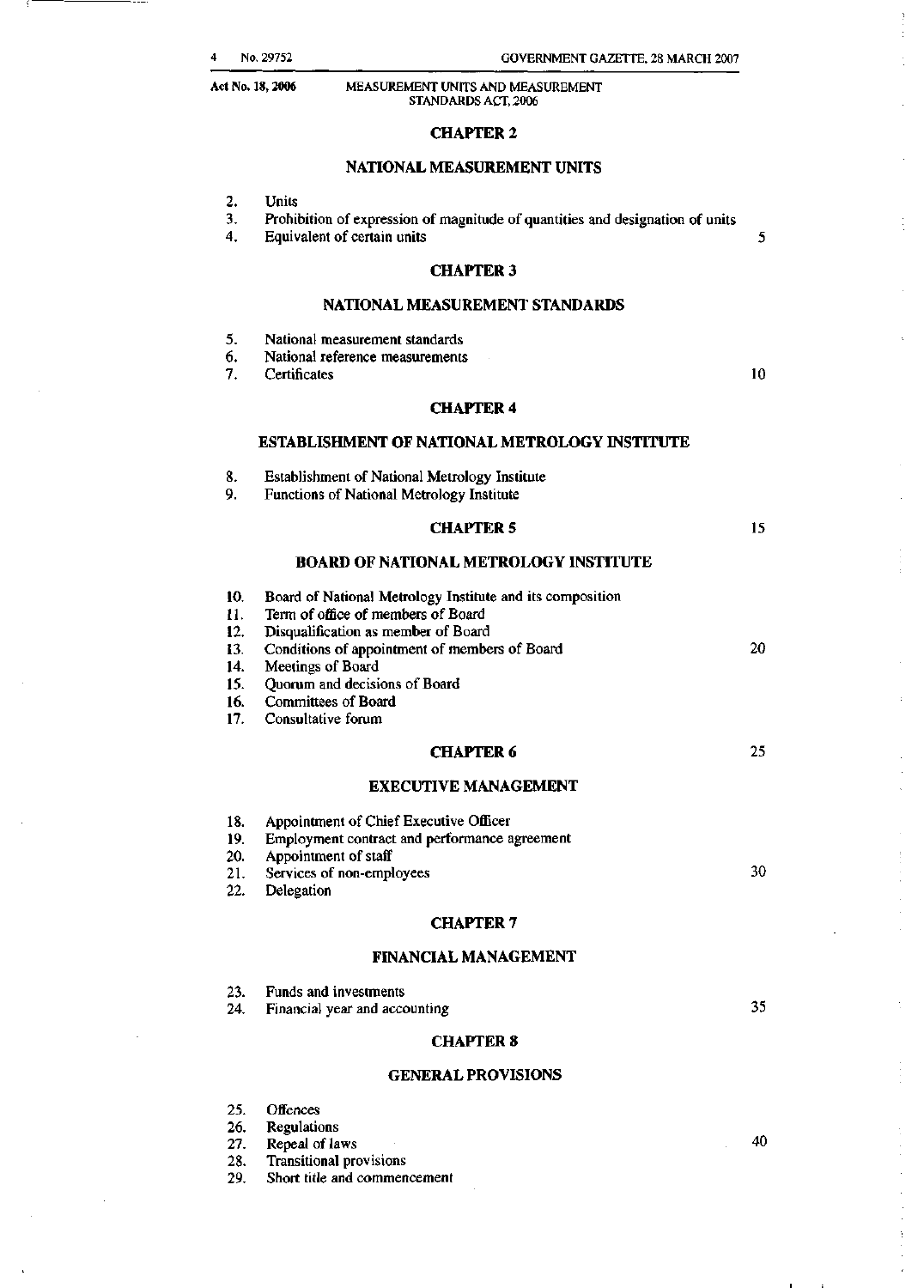#### **SCHEDULE**

#### **CHAPTER 1**

#### **INTERPRETATION**

#### **Definitions**

**1.** In this Act, unless the context indicates otherwise— **"Board"** means the Board appointed in terms of section 10; 5

**"CIPM"** means the International Committee of Weights and Measures (Comite International des Poids et Mesures) established under the Metre Convention; **"CIPM Mutual Recognition Arrangement"** means an arrangement signed by member states under the Metre Convention for the mutual recognition of national 10 measurement standards and calibration and measurement certificates issued by National Metrology Institutes;

**"CSIR"** means the Council for Scientific and Industrial Research described in section 1 of the Scientific Research Act, 1988 (Act No. 46 of 1988);

**"Metre Convention"** (Convention du Metre), means the diplomatic treaty which gives authority to the General Conference on Weights and Measures (Conference Générale des Poids et Mesures (CGPM)), the CIPM and the International Bureau of Weights and Measures (Bureau International des Poids et Mesures (BIPM)) to act in matters of world metrology, particularly concerning the demand for measurement standards of ever increasing accuracy, range and diversity, and the need to 20 demonstrate equivalence between national measurement standards; **"Minister"** means the Minister of Trade and Industry;

**"national measurement standard"** means a measurement standard designated in terms of section 5 as a national measurement standard;

**"national reference measurement"** means a reference measurement designated in terms of section 6 as a national reference measurement;

**"National Metrology Institute"** means the National Metrology Institute of South Africa established by section 8;

**"Public Finance Management Act"** means the Public Finance Management Act, 1999 (Act No. 1 of 1999);

30

**"quantity"** means the property of a phenomenon, body or substance to which a magnitude can be assigned; "SI" means the recommended practical system of units of measurement as

accepted under the Metre Convention and known as the International System of Units (Système International d'Unités);

35

40

"this **Act"** includes any regulations made in terms of section 27; **"traceable"** means traceable in terms of sections 5(3) and 6;

**"uncertainty of measurement"** means a parameter associated with the result of a measurement, that characterises the dispersion of the values that could reasonably be attributed to the measurement;

**"unit"** means a measurement unit published by the Minister in terms of section 2; "use", in relation to a unit, means the expression of the magnitude of any quantity by means of a unit.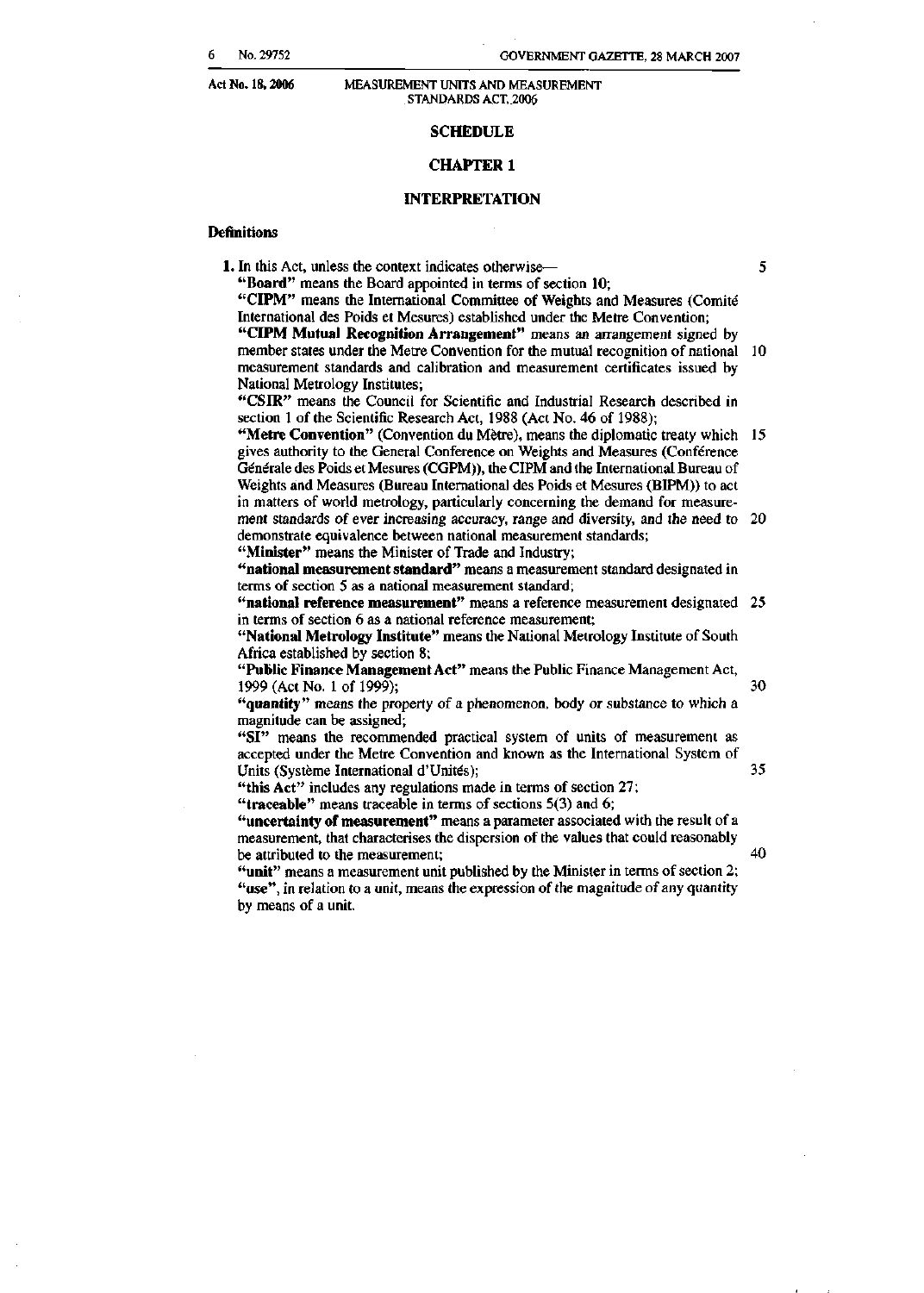5

10

20

30

40

# **Act No. 18, 2006** MEASUREMENT UNITS AND MEASUREMENT

#### **CHAPTER 2**

#### NATIONAL MEASUREMENT UNITS

#### **Units**

**2.** The units in the Republic and the symbols of those units and the rules relating to the use of units and their symbols must be—

- *(a)* the units, the appropriate symbols and the rules of the SI as published by the Minister in the *Gazette;* and
- *(b)* such other units, such other symbols of those units and such rules relating to the use of those units and their symbols as the Minister may publish in the *Gazette.*

#### **Prohibition of expression of magnitude of quantities and designation of units**

- **3.** (1) The Minister may by notice in the *Gazette* prohibit—
	- *(a)* the expression, in the circumstances or for the purposes of or in connection with the matters and in respect of the goods or things specified in the notice, of the magnitude of quantities by means of any unit other than a unit so 15 specified;
	- *(b)* the designation, in the circumstances or for the purposes of or in connection with the matters and in respect of the goods or things specified in the notice, of any unit so specified by means of any symbol other than a symbol so specified.

(2) A notice contemplated in subsection (1) may be expressed to apply to a specified area only and may make provision for the granting of exemptions from any of its provisions.

#### **Equivalent of certain units**

**4.** The Minister may by notice in the *Gazette* determine the equivalent of any unit, expressed in any other unit of the same quantity, and any equivalent so determined must for all purposes be regarded to be the equivalent of the unit in question.

#### **CHAPTER 3**

#### **NATIONAL MEASUREMENT STANDARDS**

#### **National measurement standards**

**5.** (1) The Minister may by notice in the *Gazette* designate any measurement standard described in the notice as a national measurement standard.

- (2) The value of a national measurement standard in relation to the SI units must— *(a)* be the value as determined by the National Metrology Institute;
	- *(b)* be regarded as the most accurate value of that national measurement standard; and
- *(c)* have stated uncertainties of measurement.
- (3) A measurement standard which is not a national measurement standard must—
- *(a)* for the purposes of measurement for any legal purpose, be traceable to one or more national measurement standards;
- *(b)* be so traceable that the measurement standard is related to one or more national measurement standards as contemplated in paragraph *(a)* through an unbroken chain of comparisons—
	- (i) stating appropriate uncertainties of measurement; and
	- (ii) carried out by a calibration laboratory accredited by the South 45 African National Accreditation System (SANAS) or an accreditation body enabled in terms of the Accreditation for Conformity Assessment, Calibration and Good Laboratory Practice Act in that specific area of metrology.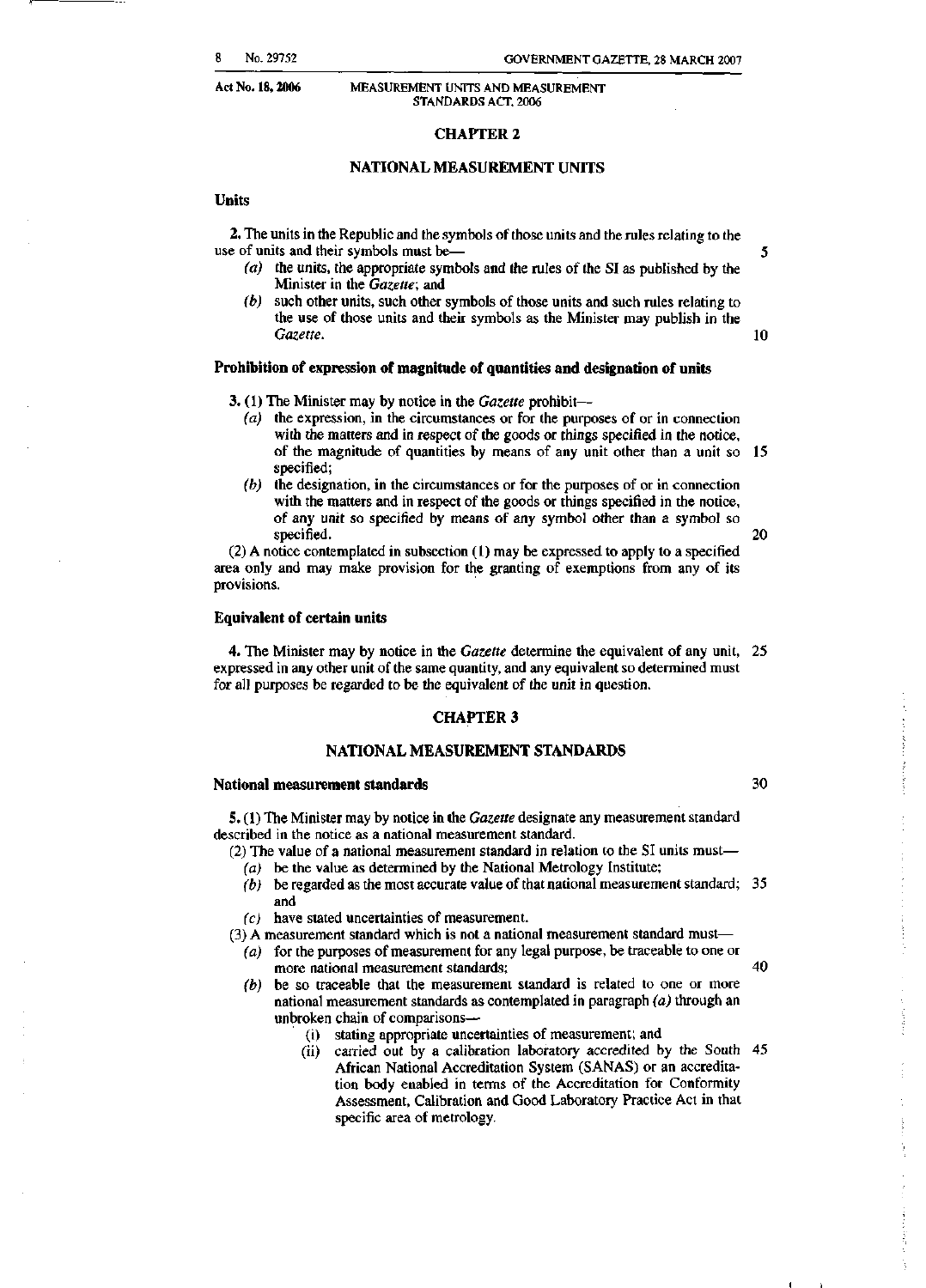(4) For the purposes of this section "calibration laboratory" means a body that performs a set of operations that establish, under specified conditions, the relationship between values of quantities indicated by a measuring instrument or measuring system. or values represented by a material measure or reference material, and corresponding values realised by standards, whatever their uncertainty.

**National reference measurements** 

**6.** A reference measurement or analysis performed for any legal purpose by the National Metrology Institute—

- *(a)* stating uncertainties of measurement; and
- *(b)* traceable to—
	- (i) one or more national measurement standards; or
	- (ii) certified reference materials traceable to national measurement standards recognised under the CIPM Mutual Recognition Arrangement; or

(iii) internationally agreed references recognised through the CIPM, 15 must be regarded as the true value.

#### **Certificates**

**7.** (1) The National Metrology Institute may issue a certificate stating the outcome of a measurement or analysis regarding any matter mentioned in section 5(2) or (3) and section 6.

(2) The certificate referred to in subsection (1) must be signed by a person in the employ of the National Metrology Institute determined by the Board.

(3) The Board may authorise a person in the employ of the National Metrology Institute to certify a copy of a certificate contemplated in subsection (1) to be a true copy in the manner determined by the Board.

(4) In any criminal proceedings a document which purports to be a certificate issued and signed in accordance with subsections (1) and (2) or a copy of such certificate certified in accordance with subsection (3) must upon its production be regarded as evidence of the facts contained therein.

#### **CHAPTER 4**

### **ESTABLISHMENT OF NATIONAL METROLOGY INSTITUTE**

#### **Establishment of National Metrology Institute**

**8.** (1) The National Metrology Institute of South Africa is hereby established.

(2) The establishment of the National Metrology Institute does not affect the validity of any action taken by the CSIR National Metrology Laboratory prior to the commencement of this Act.

(3) The National Metrology Institute—

- *(a)* is a juristic person; and
- *(b)* must exercise its functions in accordance with this Act.

(4) The Public Finance Management Act applies to the National Metrology Institute.

#### **Functions of National Metrology Institute**

**9.** (1) The National Metrology Institute must—

- *(a)* maintain the units described in section *(2)(a)* for South Africa in accordance with units defined by the CIPM and advise the Minister on other units described in section *(2)(b);*
- *(b)* keep and maintain all national measurement standards;

10

5

45

25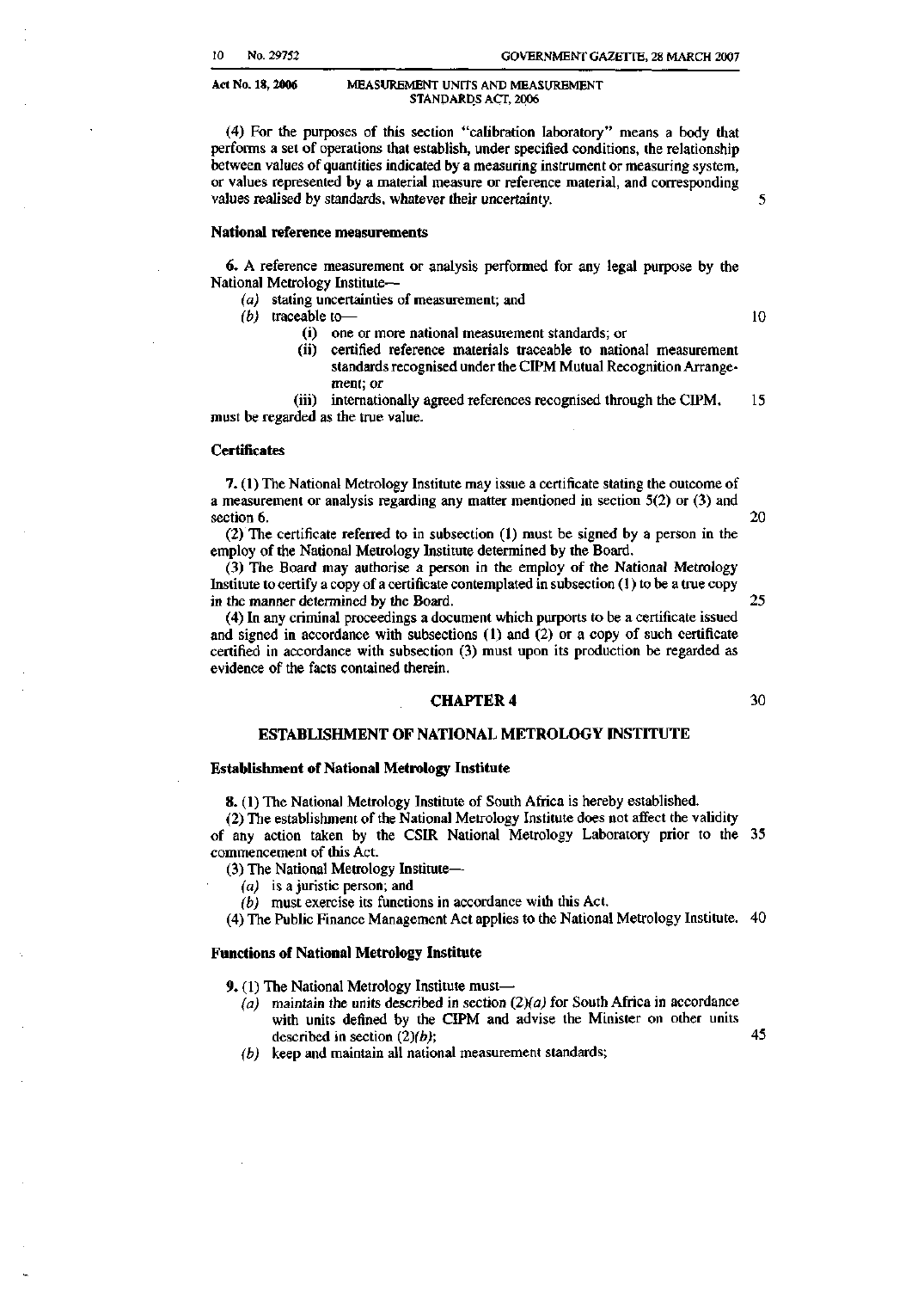- *(c)* arrange for an appropriate periodic comparison of the national measurement standards with the corresponding national measurement standards or references recognised as such and ensure their correction, if necessary;
- *(d)* certify reference materials and arrange for a comparison of the related procedures and primary methods with the corresponding other national 5 procedures and primary methods and ensure their correction, if necessary;
- *(e)* ensure compliance with and validation in terms of the stipulations of the CIPM Mutual Recognition Arrangement and must effect the inclusion of the Republic's calibration and measurement capabilities in this arrangement; and
- *(f)* co-ordinate and manage international, regional and bilateral interaction with other national metrology institutes and bodies affiliated to the CIPM and interact with such institutes and bodies.

(2) The National Metrology Institute may—

- *(a)* acquire or dispose of any right in or to property, but ownership in immovable property may be acquired or disposed of only with the consent of the Minister; 15
- *(b)* open and operate banking accounts in the name of the National Metrology Institute;
- *(c)* insure the National Metrology Institute against—
	- (i) any loss, damage or risk;

20

25

*(d)* perform legal acts, including acts in association with or on behalf of any other person or organ of state;

(ii) any liability it may incur in the application of this Act;

- *(e)* subject to subsection (3), conclude agreements with organs of state and other persons; and
- *(f)* institute or defend any legal action.

(3) An agreement concluded in terms of subsection *(2)(e)* may not conflict with any international requirement binding on the National Metrology Institute.

(4) The National Metrology Institute may—

- *(a)* keep and maintain the equipment necessary for bringing national measurement standards into being, certify reference materials and see to the 30 procedures connected thereto;
- *(b)* establish and maintain the necessary expertise and competence according to internationally acceptable standards;
- *(c)* establish confidence in the accuracy of the national measurement standards by suitable and documented verification processes and by keeping the applicable 35 records of the results;
- *(d)* upgrade the existing measurement standards or develop such new measurement standards and reference material certification procedures in line with the requirements of commerce and industry;
- *(e)* disseminate traceability, measurement expertise or services to South African commerce and industry by means of calibration, measurement or analysis, certified reference materials or appropriate technology and skills transfer;
- *(f)* maintain close links with the CIPM and associated activities of the Metre Convention;
- *(g)* participate and represent South Africa regionally and internationally with reference to traceability and measurement issues;
- *(h)* nominate an institute with specific competence to represent the National Metrology Institute in a specific field of metrology where the National Metrology Institute does not have sufficient competence to do so;
- *(i)* subcontract a part of its calibration, measurement or certified reference material certification activities to another laboratory with which it collaborates; and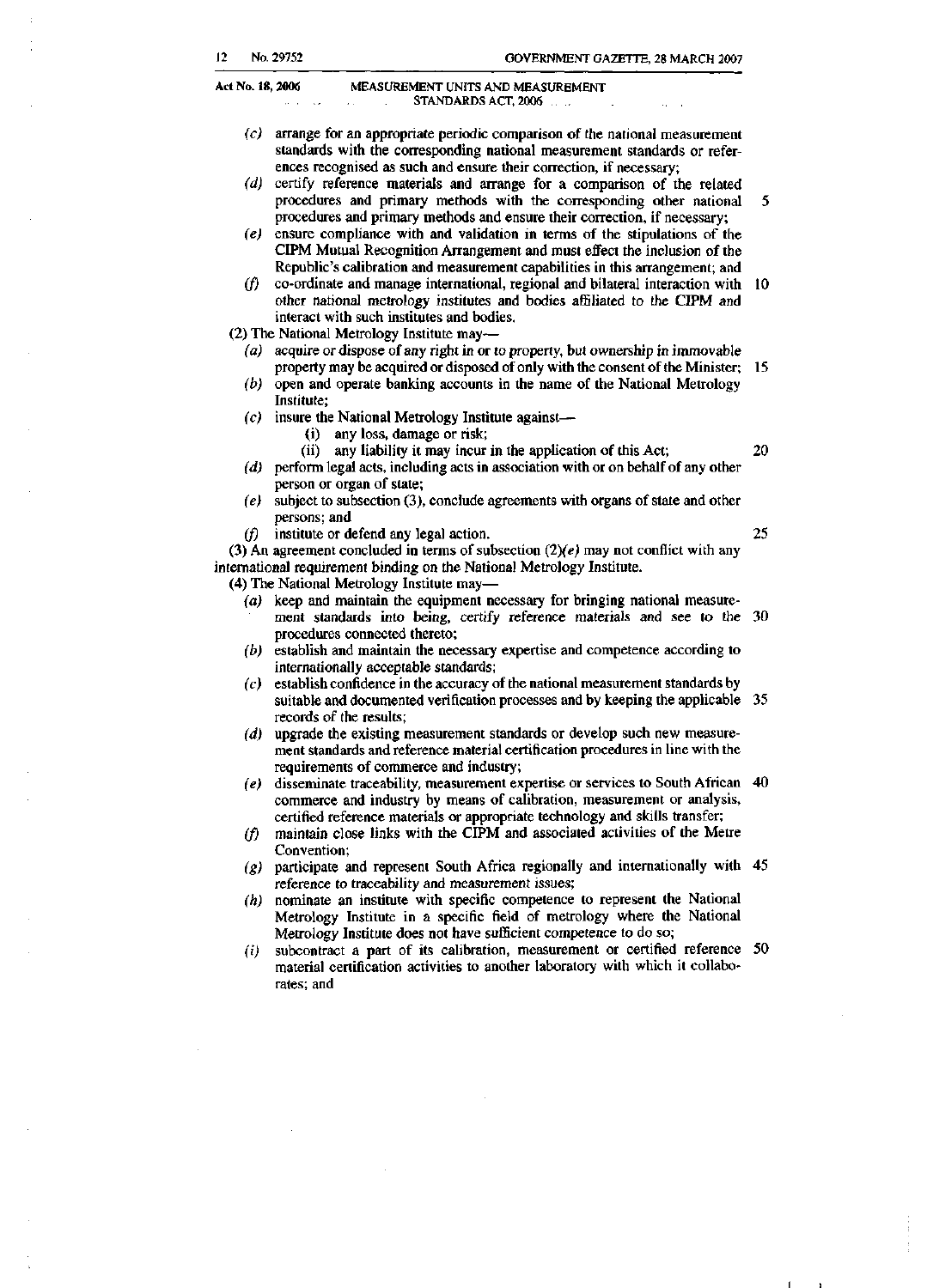*(j)* establish technical advisory forums to facilitate dissemination of international best practice and gather input from commerce and industry.

#### **CHAPTER 5**

#### **BOARD OF NATIONAL METROLOGY INSTITUTE**

#### **Board of National Metrology Institute and its composition**

**10.** (1) The Board of the National Metrology Institute consists of—

- *(a)* not less than seven and not more than 12 members appointed by the Minister;
- *(b)* the Chief Executive Officer appointed in terms of section 18 by virtue of his or her office;
- *(c)* not more than two senior managers of the National Metrology Institute 10 appointed by the Minister as executive members of the Board.

(2) When appointing the members of the Board contemplated in subsection  $(1)(a)$ , the Minister must ensure that those members—

- *(a)* are broadly representative of the demographics of the country including with regard to gender and disability; and 15
- *(b)* have sufficient knowledge, experience or qualifications relating to the functions of the National Metrology Institute.

(3) The chairperson of the Board must be selected by the members contemplated in subsection  $(1)(a)$  from amongst their number at the first meeting of the newly appointed Board and the selection must be approved by the Minister. 20 20

#### **Term of office of members of Board**

**11.** (1) Non-executive members of the Board hold office for a period not exceeding five years and are eligible for re-appointment for one further term only.

(2) A person appointed to fill a vacancy holds office for the remaining portion of the term of the vacating member.  $25$ 

(3) A member may resign by giving at least one month's written notice.

#### **Disqualification of members of Board**

**12.** (1) A person may not be appointed or continue to serve as a member of the Board if that person—

 $(a)$  is an unrehabilitated insolvent;  $30$ 

*(b)* has at any time been convicted of an offence involving dishonesty;

*(c)* has, as a result of improper conduct, been removed from an office of trust; or

*(d)* has been declared by a court to be mentally ill or unfit.

(2) A member of the Board must vacate his or her office if the member is absent from three consecutive meetings of the Board without the prior leave of the chairperson. 35

(3) The Minister may, at any time, after consulting the Board, terminate the term of office of any member of the Board if there are good reasons for doing so.

#### **Conditions of appointment of members of Board**

**13.** (1) The conditions of appointment of members of the Board who are not employed by an organ of state are determined by the Minister. 40

(2) The conditions of appointment may include remuneration and allowances payable to the members of the Board as determined by the Minister after consultation with the Minister of Finance.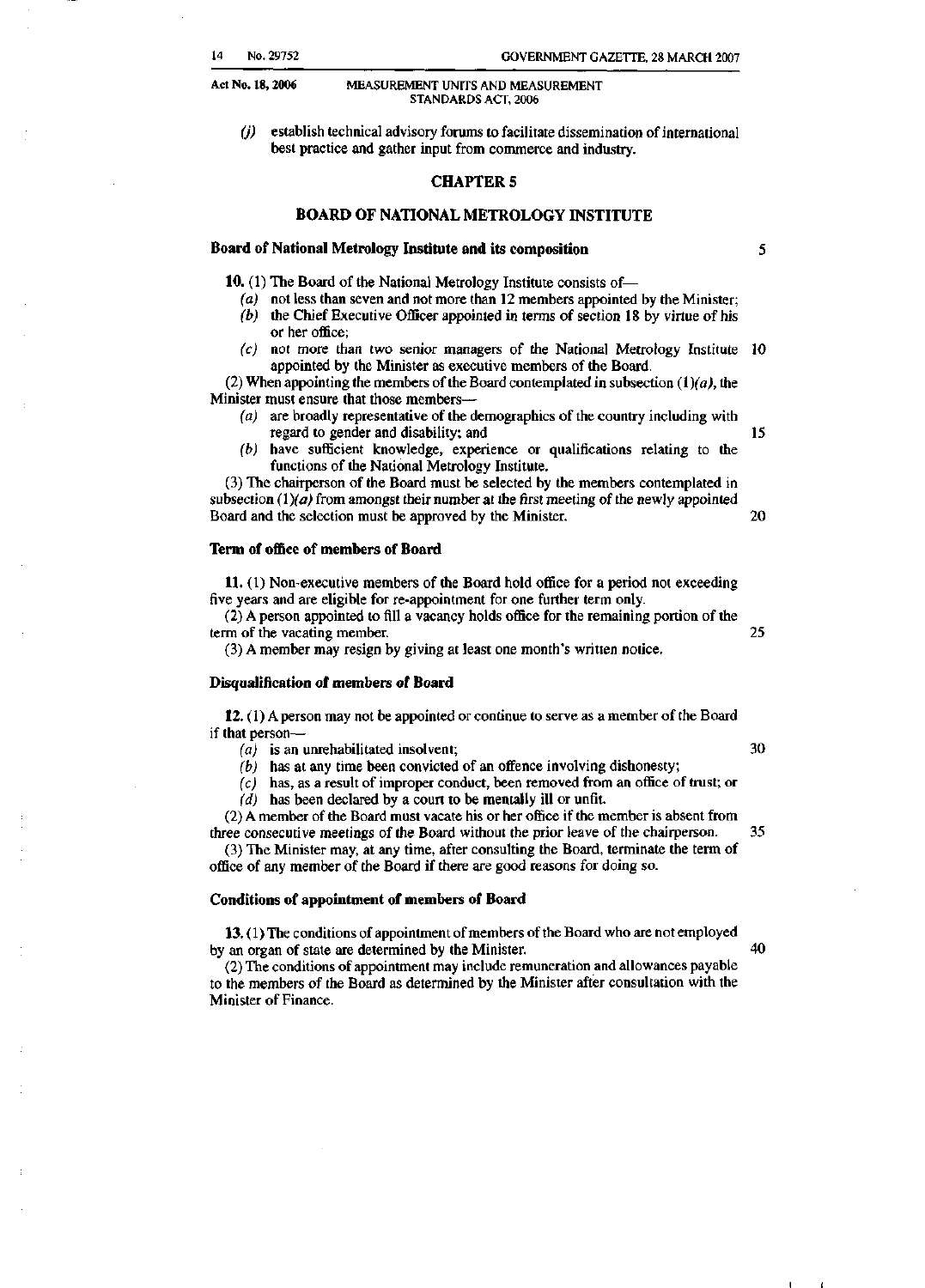(3) Members who are employed by an organ of state are not entitled to remuneration and allowances but must be reimbursed by the National Metrology Institute for out of pocket expenses.

**GOVERNMENT GAZETTE, 28 MARCH 2007** 

(4) Non-executive members of the Board are appointed part time.

#### **Meetings of Board**

**14.** (1) The Board must meet at least four times a year.

(2) The first meeting of the Board is held at the time and place determined by the Minister.

(3) The chairperson of the Board decides when and where the Board will meet, but a majority of Board members may request the chairperson in writing to convene a meeting at a time set out in the request.

(4) If the chairperson is absent from a meeting, the Board may elect another member to preside at that meeting.

#### **Quorum and decisions of Board**

**15.** (1) The majority of the members of the Board constitute a quorum for a meeting of the Board.

(2) Decisions of the Board require the supporting vote of a majority of the members present at the meeting.

(3) The Board must keep minutes of its proceedings and decisions.

(4) The Board may, by resolution, make rules to further regulate its proceedings. 20

#### **Committees of Board**

**16.** (1) The Board may form committees to enable it to perform its functions.

(2) The Board must determine the composition, rules and procedures of committees established in terms of this section.

(3) The Board may from time to time dissolve or reconstitute a committee.

#### **Consultative forum**

**17.** (1) The Board must establish a consultative forum with representatives of organisations who have an interest in the matters contemplated in sections 2, 5 and 6. (2) The forum must advise the Board on—

*(a)* matters in respect of which the National Metrology Institute could play a role; *(b)* any other matter on which the Board requests advice.

(3) The Board must adopt a constitution and, if necessary, rules for the forum.

#### **CHAPTER 6**

#### **EXECUTIVE MANAGEMENT**

# **Appointment of Chief Executive Officer**

**18.** (1) The Board, after consulting the Minister, must appoint a suitably qualified person as Chief Executive Officer.

(2) The Chief Executive Officer is an employee of the National Metrology Institute and is accountable to the Board.

(3) The Chief Executive Officer is responsible for the efficient management of the National Metrology Institute and must perform any function delegated to him or her by the Board.

(4) The Chief Executive Officer holds office for an agreed term not exceeding five years and may be reappointed upon the expiry of that term of office.

35

25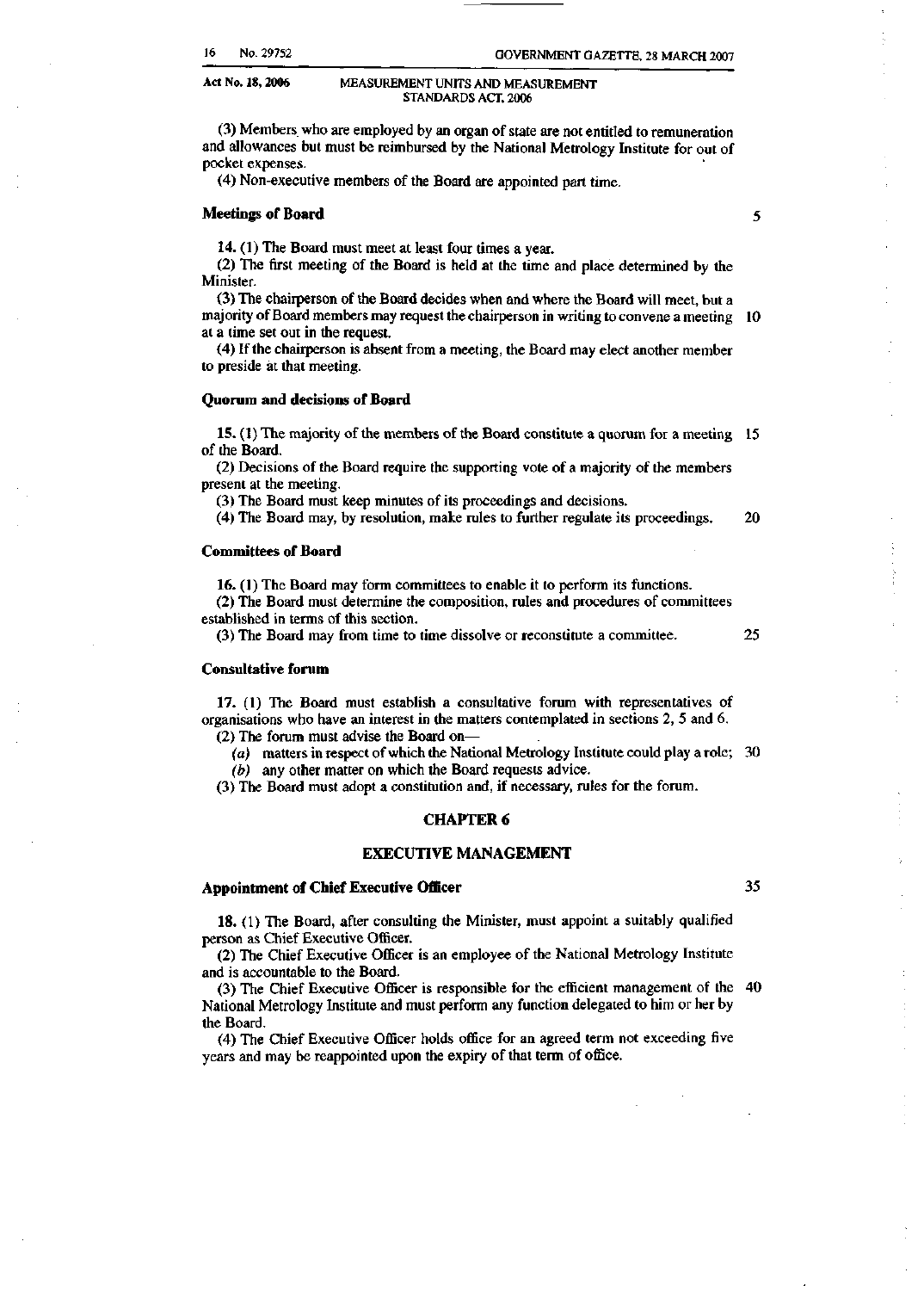(5) If the Chief Executive Officer is unable to fulfil his or her functions, the Board may appoint an acting Chief Executive Officer to exercise the powers and perform the functions of the Chief Executive Officer.

#### **Employment contract and performance agreement**

**19.** (1) The employment contract of the Chief Executive Officer must be in writing 5 and must incorporate in an appropriate form the provisions of section 57 of the Public Finance Management Act.

(2) The Board and the Chief Executive Officer must conclude a performance agreement for the Chief Executive Officer.

(3) The performance agreement must include—

 $10<sup>10</sup>$ 

- *(a)* measurable performance objectives and targets that must be met, and the time frames within which those performance objectives and targets must be met;
- *(b)* standards and procedures for evaluating performance and intervals for evaluation; and
- *(c)* the consequences of substandard performance.

15

35

45

#### **Appointment of staff**

**20.** The Chief Executive Officer, after consulting the Board, may—

- *(a)* appoint staff to assist the National Metrology Institute in carrying out its functions; and
- *(b)* determine the remuneration, allowances, benefits and other terms and conditions of appointment of members of staff taking into account the Public Service Act, 1994 (Proclamation No. 103 of 1994).

#### **Services of non-employees**

**21.** The National Metrology Institute may enter into a contract with any person other than an employee to perform any of its functions for and on behalf of the National 25 Metrology Institute.

#### **Delegation**

**22.** (1) The Board may delegate any of its functions to the Chief Executive Officer in accordance with this section.

(2) The Chief Executive Officer may delegate functions entrusted to the Chief Executive Officer under this Act to—

- *(a)* any other person with appropriate knowledge and experience who is under the control of the Chief Executive Officer; or
- *(b)* any other person, after consulting the Board.

(3) A delegation under subsection (1) or (2) must be in writing and—

- *(a)* may be subject to any conditions or restrictions determined by the Board or the Chief Executive Officer;
- *(b)* does not prevent the exercise of any power by the Board or the Chief Executive Officer; and<br>
(c) may be withdrawn or amended by the Board or the Chief Executive Officer.  $40$
- *(c)* may be withdrawn or amended by the Board or the Chief Executive Officer.

#### **CHAPTER 7**

#### **FINANCIAL MANAGEMENT**

**23.** (1) The funds of the National Metrology Institute consist of—<br>(a) money that is appropriated by Parliament for that purpose;

 $(b)$  income derived by the National Metrology Institute from its services or products;  $\mathbf{p}$  income derived by the National Metropology Institute from its service from its service services or  $\mathbf{p}$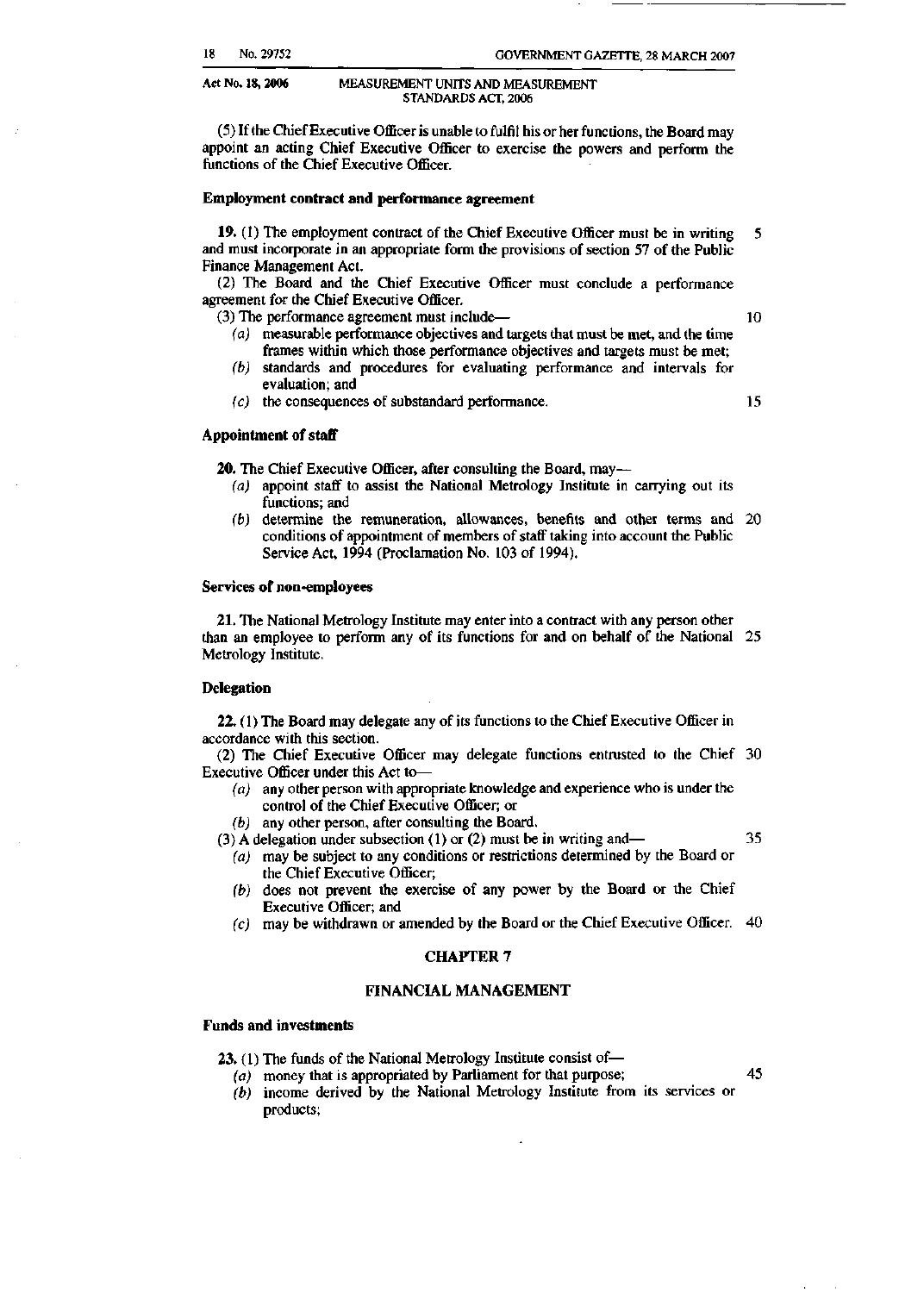- *(c)* income derived by the National Metrology Institute from its investments; and
- *(d)* money received from any other source.

(2) The National Metrology Institute may invest any of its funds not immediately required—

- *(a)* subject to any investment policy that may be prescribed in terms of section 5 7(4) of the Public Finance Management Act; and
- *(b)* in such manner as may be approved by the Minister.

#### **Financial year and accounting**

**24.** The financial year of the National Metrology Institute is from 1 April in any year to 31 March in the following year, except that the first financial year of the National 10 Metrology Institute begins on the date that this Act comes into operation, and ends on 31 March next following that date.

#### **CHAPTER 8**

#### **GENERAL PROVISIONS**

#### **Offences**

**25.** (1) Any person who knowingly—

- *(a)* makes or assist in making a report, return, notice or any other document to be sent to any other person, as required by this Act, that contains an untrue statement of a material fact; or
- *(b)* omits to state a material fact on any of the documents referred to in paragraph *(a)* that will be sent to any other person, as required by this Act; or

*(c)* misrepresents data or the symbol of the National Metrology Institute, is guilty of an offence.

(2) A person convicted of an offence under this section is liable to a fine or to imprisonment for a period not exceeding 24 months or to both a fine and such 25 imprisonment.

#### **Regulations**

**26.** The Minister may make regulations regarding any ancillary or incidental administrative or procedural matter that it is necessary or expedient to prescribe for the 30 proper implementation or administration of this Act.

#### **Repeal of laws**

**27.** Subject to section 28, the laws referred to in the second column of the Schedule are hereby repealed to the extent indicated in the third column of the Schedule.

#### **Transitional provisions**

**28.** (1) For the purposes of this section "effective date" means the date on which the National Metrology Institute is established as a juristic person.

(2) As from the effective date—

- *(a)* all rights, obligations, assets and liabilities acquired or incurred by the CSIR National Metrology Laboratory vest in the National Metrology Institute;
- *(b)* all employees of the CSIR National Metrology Laboratory are transferred to the National Metrology Institute as if section 197 of the Labour Relations Act, 1995 (Act No. 66 of 1995), applies;
- *(c)* all notices, designations and certificates issued in terms of the Measuring Units and National Measuring Standards Act, 1973 (Act No. 76 of 1973), must be regarded as having been issued in terms of this Act; and

45

 $\mathbf{L}$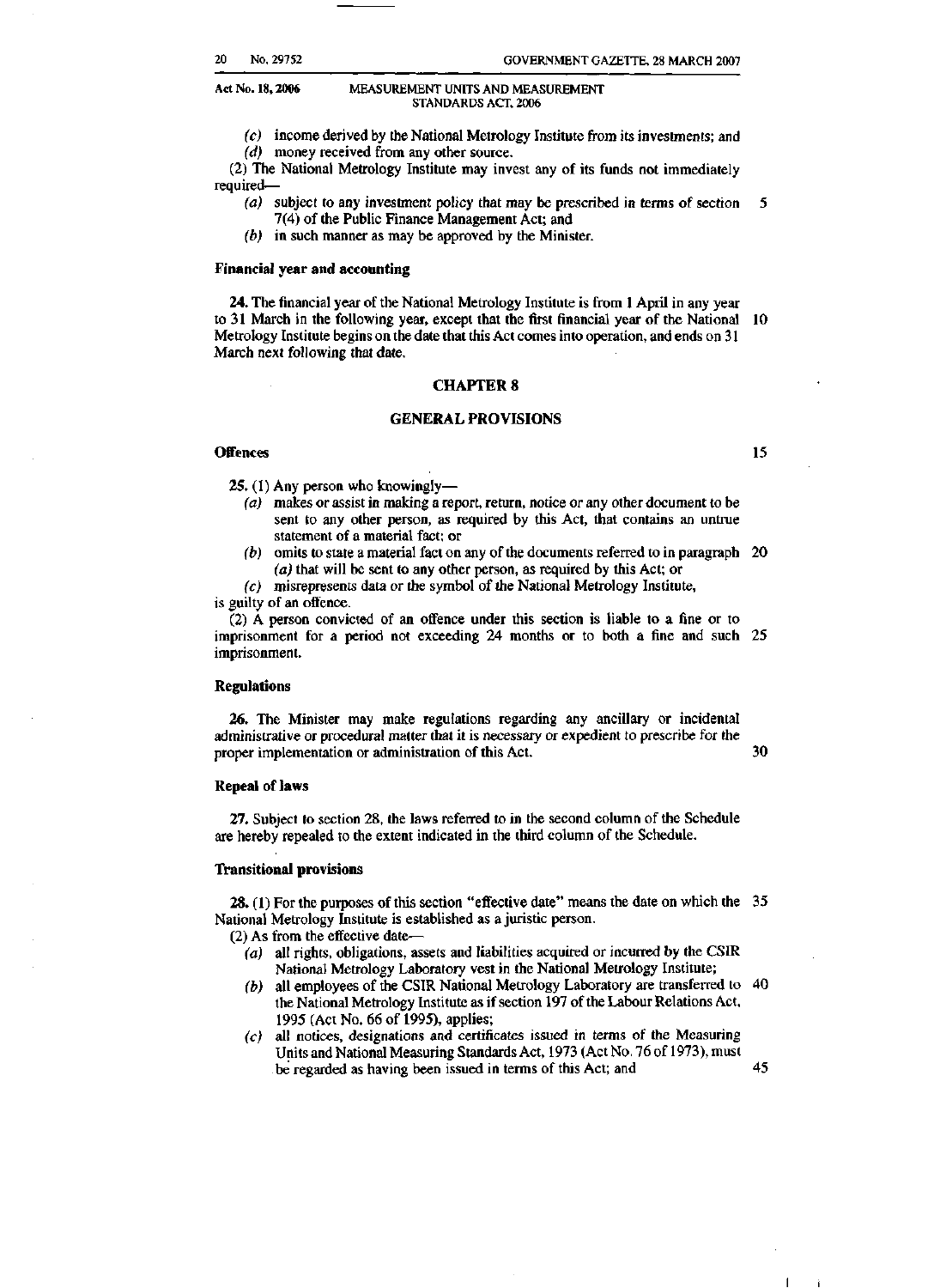*(d)* all regulations made in terms of the Measuring Units and National Measuring Standards Act, 1973 (Act No. 76 of 1973), must be regarded as having been made in terms of this Act.

#### **Short title and commencement**

**29.** This Act is called the Measurement Units and Measurement Standards Act, 2006, 5 and comes into operation on a date to be fixed by the President by proclamation in the *Gazette.* 

 $\mathbf{I} = \mathbf{I}$